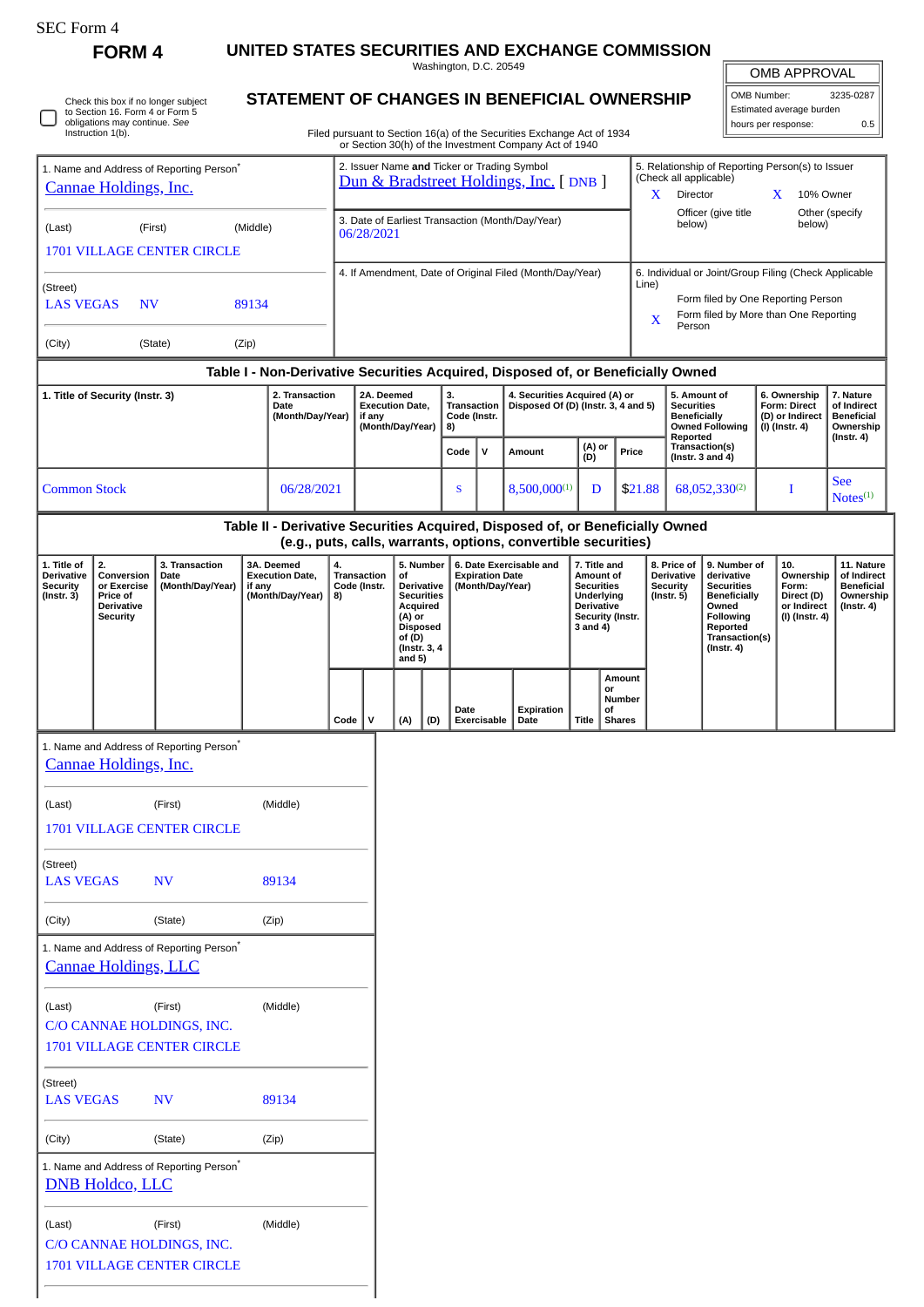| (Street)<br>LAS VEGAS | NV      | 89134 |
|-----------------------|---------|-------|
| (City)                | (State) | (Zip) |

## **Explanation of Responses:**

1. Represents 8,500,000 shares of Common Stock of the Issuer directly held and sold by DNB Holdco, Inc., a direct wholly-owned subsidiary of Cannae Holdings, LLC, which is an indirect whollyowned subsidiary of Cannae Holdings, Inc.

2. Represents shares of Common Stock of the Issuer directly held by the following entities following the transaction: 49,052,330 by DNB Holdco, LLC, and 19,000,000 by Cannae Funding D, LLC, a wholly-owned subsidiary of DNB Holdco, LLC.

## **Remarks:**

Exhibit 99.1 (Joint Filer Information) is incorporated herein by reference.

See Exhibit 99.1 for signatures 06/30/2021

\*\* Signature of Reporting Person Date

Reminder: Report on a separate line for each class of securities beneficially owned directly or indirectly.

\* If the form is filed by more than one reporting person, *see* Instruction 4 (b)(v).

\*\* Intentional misstatements or omissions of facts constitute Federal Criminal Violations *See* 18 U.S.C. 1001 and 15 U.S.C. 78ff(a).

Note: File three copies of this Form, one of which must be manually signed. If space is insufficient, *see* Instruction 6 for procedure.

**Persons who respond to the collection of information contained in this form are not required to respond unless the form displays a currently valid OMB Number.**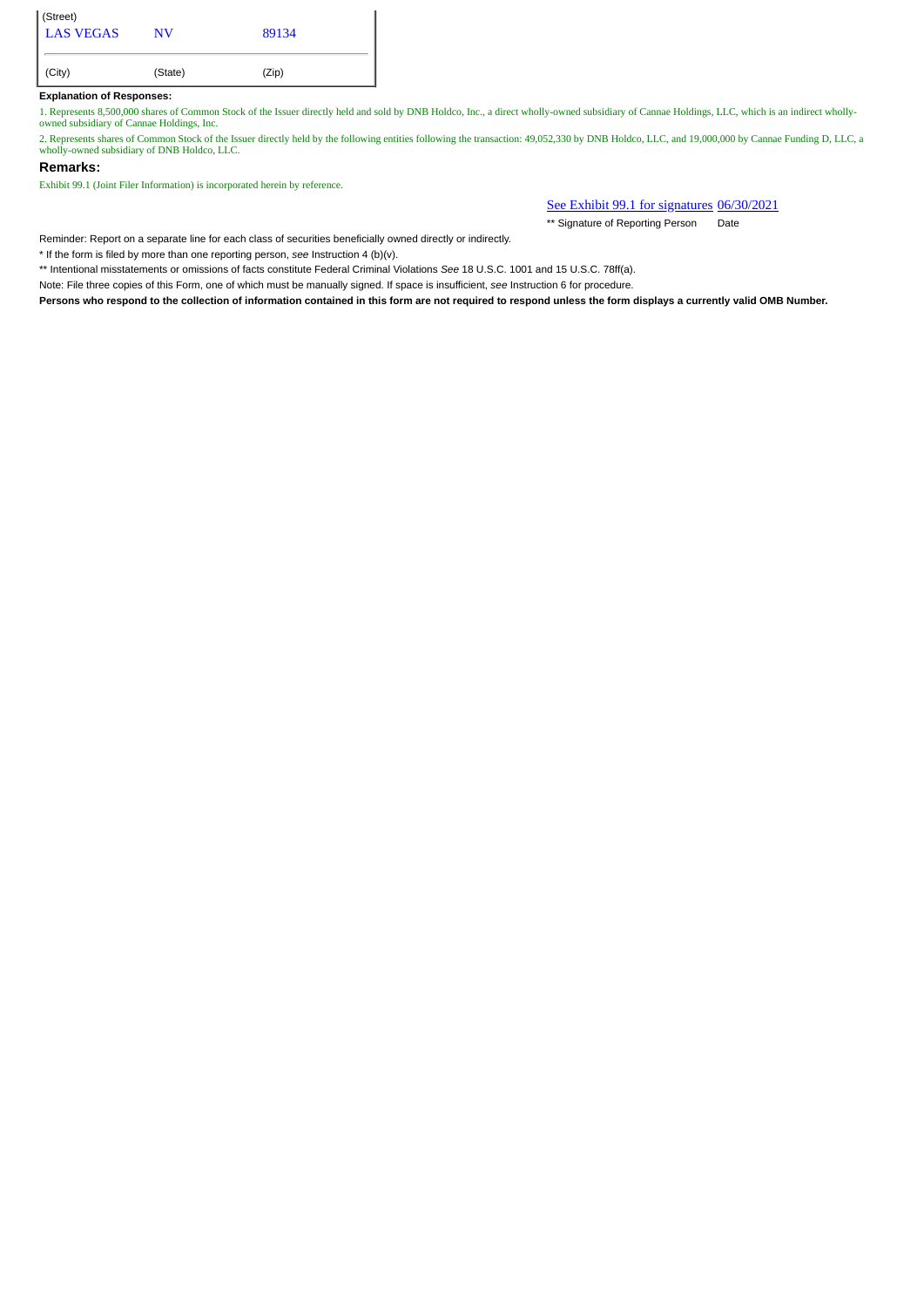| Name of Joint Filer:           | Cannae Holdings, Inc.                 |
|--------------------------------|---------------------------------------|
| Address of Joint Filer:        | 1701 Village Center Circle            |
|                                | Las Vegas, NV 89134                   |
| Relationship of Joint Filer to | 10% Owner; Director                   |
| Issuer:                        |                                       |
| Issuer Name and Ticker or      | Dun & Bradstreet Holdings, Inc. [DNB] |
| <b>Trading Symbol:</b>         |                                       |
| Date of Earliest Transaction   |                                       |
| Required to be Reported:       | June 28, 2021                         |
| Designated Filer:              | Cannae Holdings, Inc.                 |
| Signature:                     |                                       |
| /s/ Michael L. Gravelle        |                                       |

Name: Michael L. Gravelle

Title: Executive Vice President, General Counsel and Corporate Secretary

Date: June 30, 2021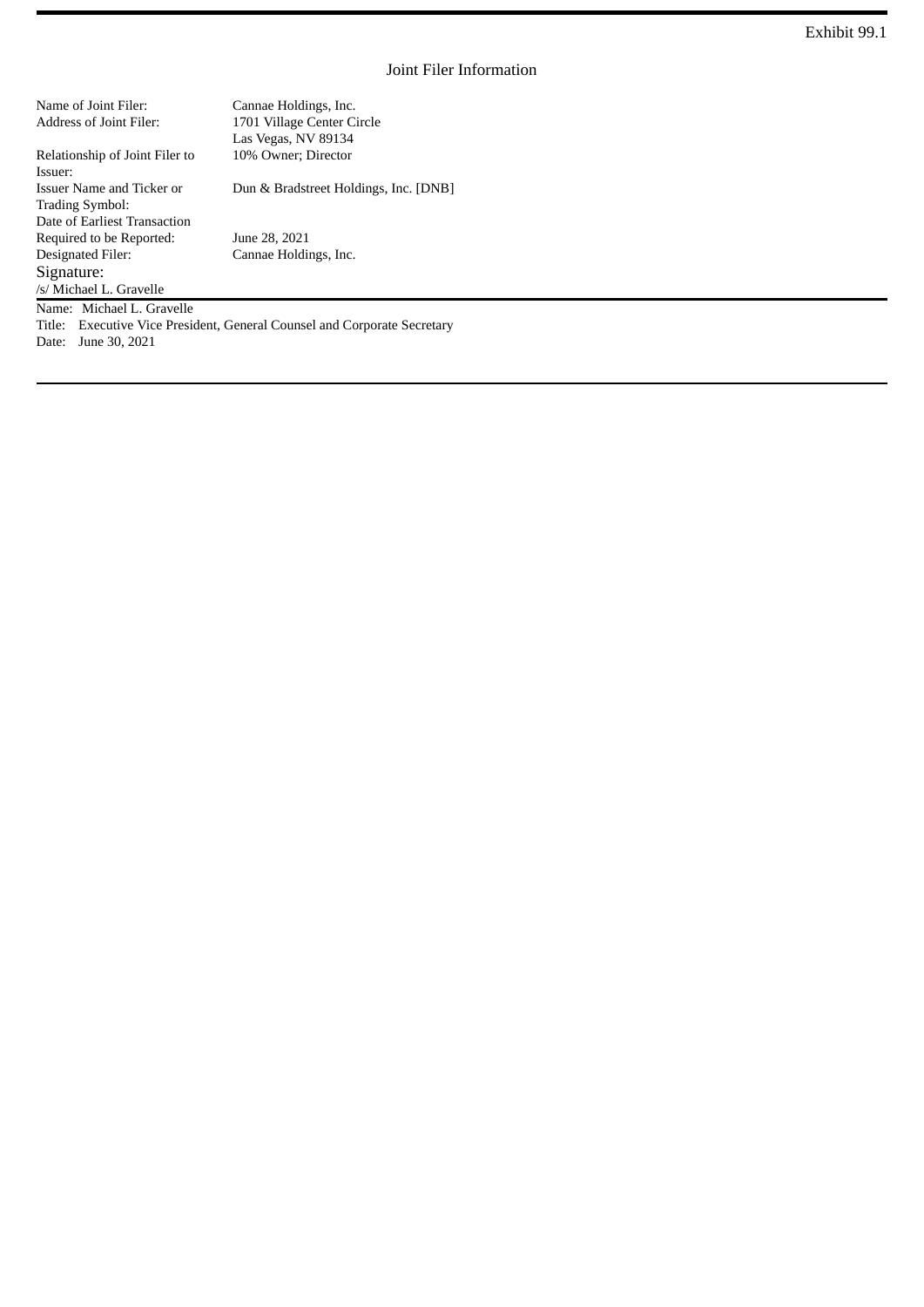| Name of Joint Filer:           | Cannae Holdings, LLC                  |
|--------------------------------|---------------------------------------|
| Address of Joint Filer:        | c/o Cannae Holdings, Inc.             |
|                                | 1701 Village Center Circle            |
|                                | Las Vegas, NV 89134                   |
| Relationship of Joint Filer to | 10% Owner; Director                   |
| Issuer:                        |                                       |
| Issuer Name and Ticker or      | Dun & Bradstreet Holdings, Inc. [DNB] |
| <b>Trading Symbol:</b>         |                                       |
| Date of Earliest Transaction   |                                       |
| Required to be Reported:       | June 28, 2021                         |
| Designated Filer:              | Cannae Holdings, Inc.                 |
| Signature:                     |                                       |
| /s/ Michael L. Gravelle        |                                       |
| Michael L. Gravelle<br>Bv:     |                                       |

Title: Managing Director, General Counsel and Corporate Secretary Date: June 30, 2021